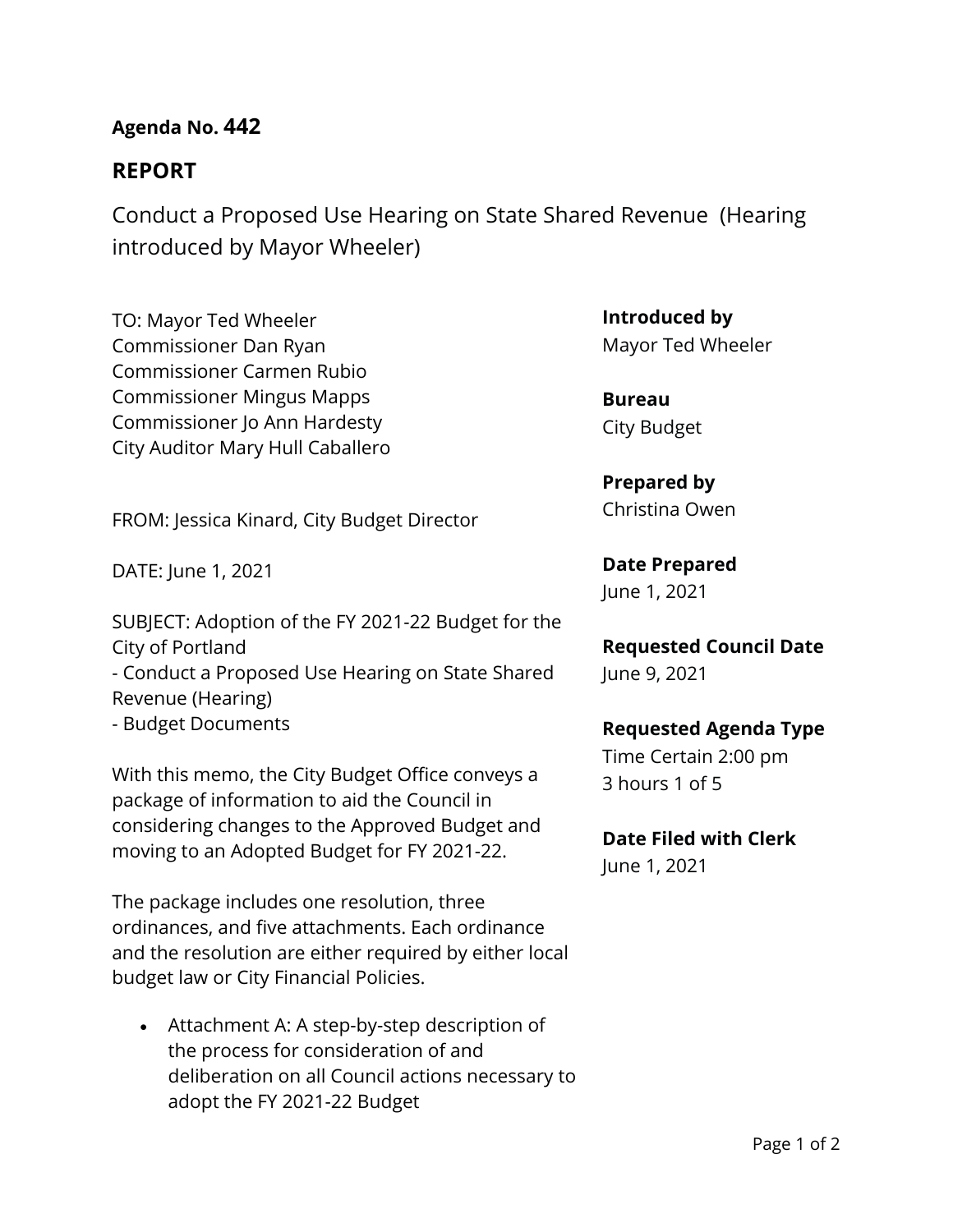- Resolution #1: Certifies eligibility for State Shared Revenues
- Ordinance #1: Accepts State Shared Revenues
- Ordinance #2: Adopts the budget
	- o Attachment B: Descriptions of adjustments to the FY 2020-21 Approved Budget
	- o Attachment C: Summary report of all adjustments by bureau and fund
	- o Attachment D: Adopted Budget Notes
	- o Attachment E: Appropriation Schedule
- Ordinance #3: Levies taxes

In order for staff to be adequately prepared for Council discussion and action, the City Budget Office would appreciate receiving any contemplated amendments in advance of June 8th. CBO will present these significant adjustments and budget note changes to be incorporated into the Adopted Budget subject to the vote of the Council on Wednesday June 9, 2021.

CITY BUDGET OFFICE Jessica Kinard, Director (503) 823-6963 1120 SW 5th Avenue Ste. 1010 Portland, Oregon 97204-1912 www.portlandoregon.gov/budget

Action Taken:

Commissioners voted as follows (Yea or Nay)

Rubio -

Ryan -

Hardesty -

Mapps -

Wheeler -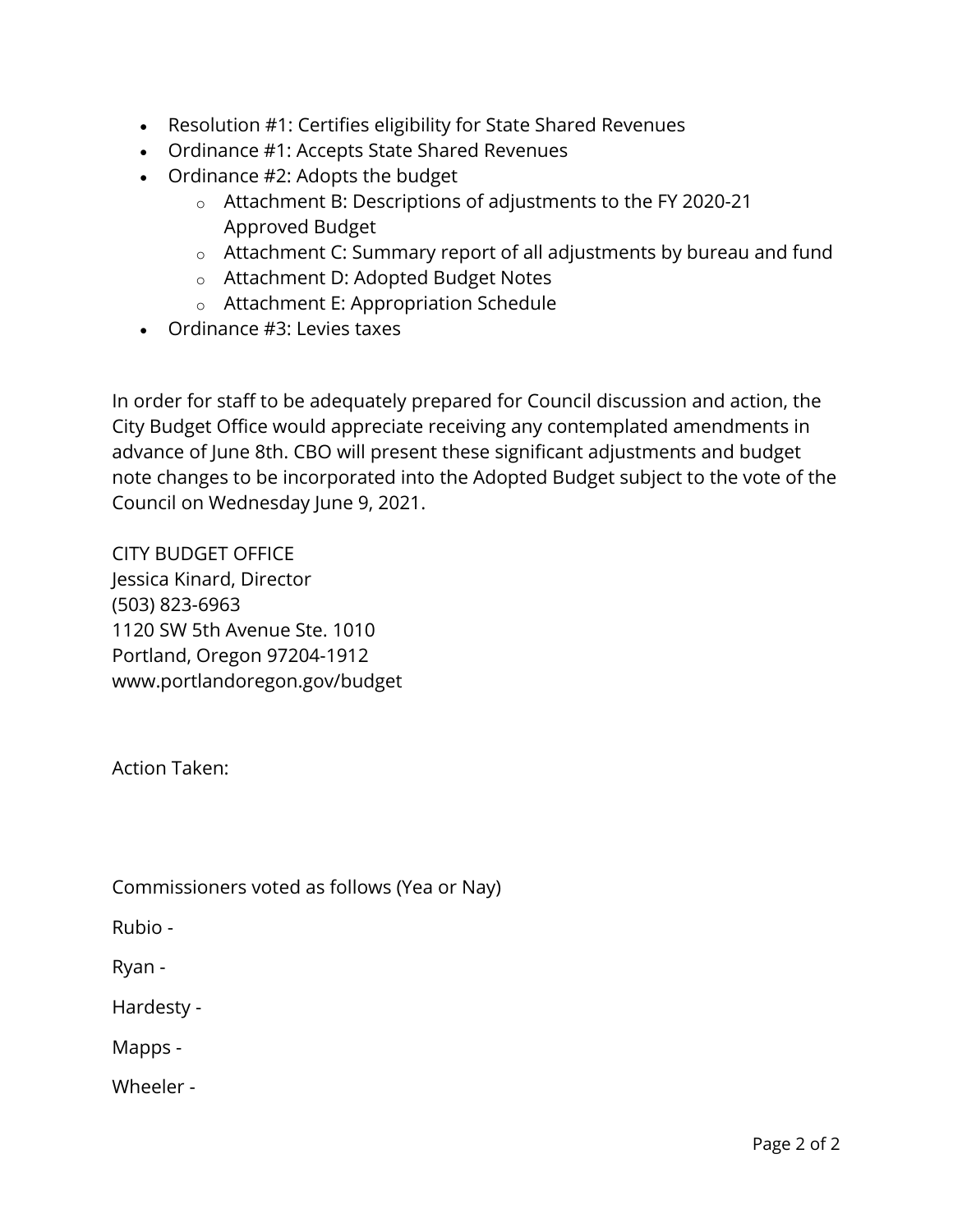# **ATTACHMENT A** COUNCIL SESSION

Wednesday, June 9, 2020 Time Certain, 2:00 p.m., Council Chambers

1. Open State Shared Revenue Hearing. Council conducts a Proposed Use Hearing on State Shared Revenue.

Explanation: State law requires this action. ORS 221.770 requires municipalities to hold two separate hearings on State Shared Revenue. The first hearing on possible uses of State Shared Revenue was held on May 13, 2021. The second hearing, this one, is to hear testimony on the proposed uses of State Shared Revenue.

# **Mayor's Statement for the Record:**

THIS HEARING IS BEING HELD BY THE CITY COUNCIL OF PORTLAND, OREGON IN COMPLIANCE WITH THE PROVISIONS OF THE STATE REVENUE SHARING REGULATIONS (ORS 221.770).

IT IS TO ALLOW CITIZENS TO COMMENT ON THE PROPOSED USE OF THESE FUNDS IN CONJUNCTION WITH THE ANNUAL BUDGET PROCESS. AS PROPOSED FOR COUNCIL ADOPTION, THE FISCAL YEAR 2020-21 BUDGET ANTICIPATES RECEIPTS TOTALING \$24,755,746 FROM STATE REVENUE SHARING UNDER ORS 221.770.

AS HAS BEEN THE CASE IN PRIOR YEARS, IT IS PROPOSED THAT THIS REVENUE BE ALLOCATED IN EQUAL PARTS TO SUPPORT FIRE PREVENTION AND POLICE PATROL SERVICES.

IS THERE ANYONE HERE TODAY WHO WISHES TO BE HEARD ON THIS SUBJECT?

2. Close State Shared Revenue Hearing. After testimony (if any), the Mayor closes the hearing to discuss proposed uses of State Revenue Sharing.

I AM NOW CLOSING THIS HEARING TO DISCUSS PROPOSED USES OF STATE REVENUE **SHARING** 

3. Eligibility for State Shared Revenue Resolution. Council considers Resolution to Certify that the City Meets Eligibility Requirements for State Shared Revenue.

Explanation: State law requires this action. ORS 221.760 requires municipalities in counties of over 100,000 population to certify certain services are provided to be eligible to receive State Shared Revenue. The services certified by the City of Portland are: police protection; fire protection; street construction, maintenance and lighting; sanitary sewers; storm sewers; planning, zoning and subdivision control; and water.

4. State Shared Revenue Ordinance. Council considers Ordinance to Accept State Shared Revenue.

Explanation: State law requires this action. ORS 221.770 states that municipalities must adopt an ordinance electing to receive State Shared Revenue for the upcoming fiscal year.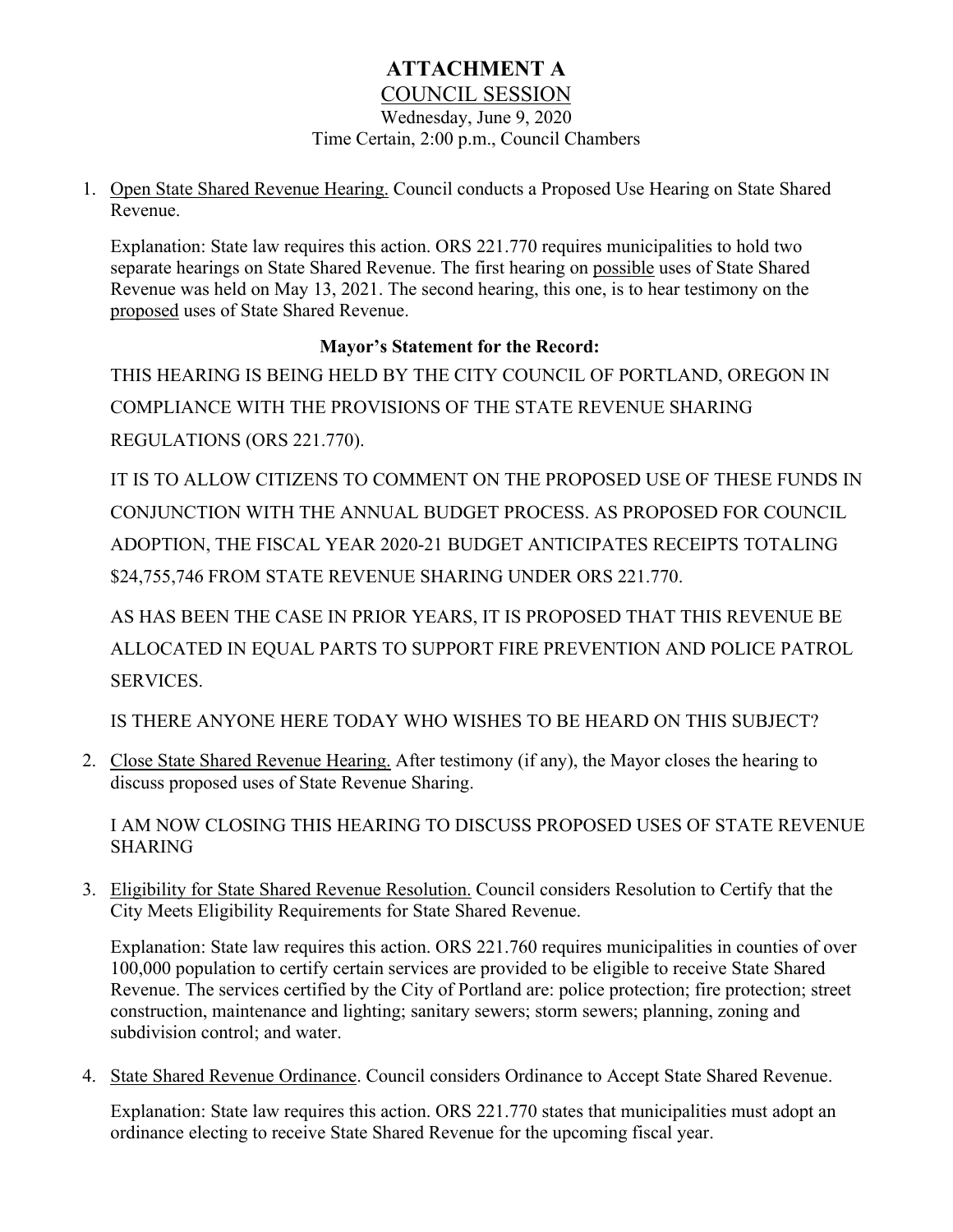- 5. Adopted Budget Ordinance. Council considers Ordinance to Adopt the FY 2021-22 Budget.
	- The City Budget Office describes the various Adopted Budget changes as filed.
	- The Mayor entertains motions from Council to amend Attachments B, C, D, and E. Each amendment should note the amount, bureau, purpose, and funding source.
	- Each amendment needs to be moved and seconded for consideration and discussion.
	- The Mayor calls for public testimony.
	- After public testimony and discussion, each amendment is voted on individually by Council.
	- Council votes to adopt the budget (as amended).
- 6. Tax Levy Ordinance. Council considers Ordinance to Levy Taxes for the City of Portland for the fiscal year beginning July 1, 2020 and directs the City Budget Director to submit said tax levy and other certifications to the County Assessors of Multnomah, Clackamas, and Washington Counties.

Explanation: This action includes the levy amounts for property taxes accruing to the General Fund, Children's Investment Fund, the Parks 2020 Local Option Levy, and the Fire and Police Disability and Retirement Fund. It also includes property tax levies for General Obligation bonded debt and 15 urban renewal areas.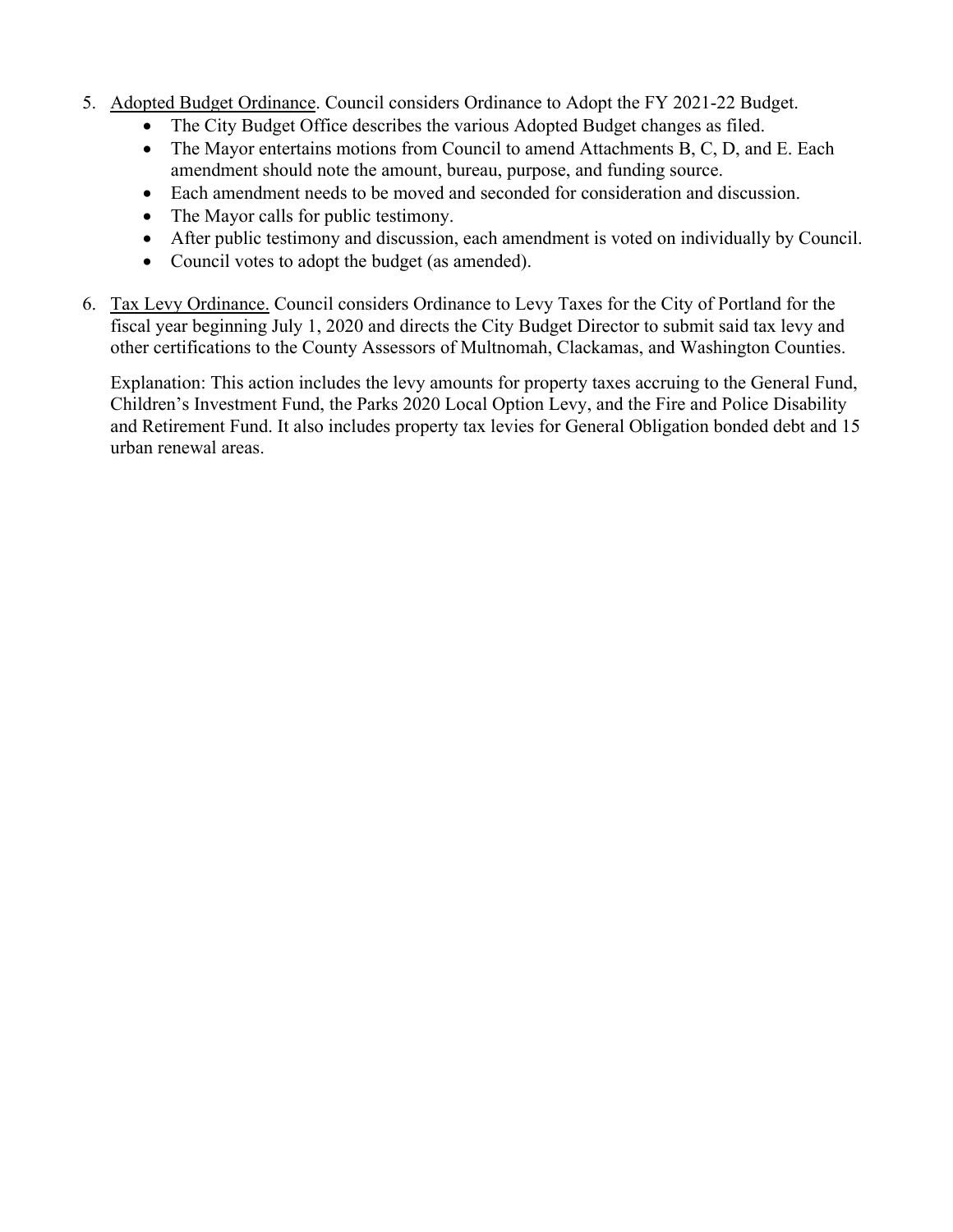# CITY BUDGET OFFICE

Ted Wheeler, Mayor Dan Ryan, Commissioner Carmen Rubio, Commissioner Mingus Mapps, Commissioner Jo Ann Hardesty, Commissioner Mary Hull Caballero, Auditor



Jessica Kinard, Director

(503) 823-6963 1120 SW 5th Avenue Ste. 1010 Portland, Oregon 97204-1912 www.portlandoregon.gov/budget

# CITY OF PORTLAND, OREGON

TO: Mayor Ted Wheeler Commissioner Dan Ryan Commissioner Carmen Rubio Commissioner Mingus Mapps Commissioner Jo Ann Hardesty City Auditor Mary Hull Caballero FROM: Jessica Kinard, City Budget Director DATE: June 1, 2021 SUBJECT: Adoption of the FY 2021-22 Budget for the City of Portland Conduct a Proposed Use Hearing on State Shared Revenue (Hearing) **Budget Documents** 

With this memo, the City Budget Office conveys a package of information to aid the Council in considering changes to the Approved Budget and moving to an Adopted Budget for FY 2021-22.

The package includes one resolution, three ordinances, and five attachments. Each ordinance and the resolution are either required by either local budget law or City Financial Policies.

- **Attachment A**: A step-by-step description of the process for consideration of and deliberation on all Council actions necessary to adopt the FY 2021-22 Budget
- **Resolution #1:** Certifies eligibility for State Shared Revenues
- **Ordinance #1:** Accepts State Shared Revenues
- **Ordinance #2:** Adopts the budget
	- o **Attachment B**: Descriptions of adjustments to the FY 2020-21 Approved Budget
	- o **Attachment C**: Summary report of all adjustments by bureau and fund
	- o **Attachment D**: Adopted Budget Notes
	- o **Attachment E:** Appropriation Schedule
- **Ordinance #3:** Levies taxes

**In order for staff to be adequately prepared for Council discussion and action, the City Budget Office** would appreciate receiving any contemplated amendments in advance of June 8<sup>th</sup>. CBO will present these significant adjustments and budget note changes to be incorporated into the Adopted Budget subject to the vote of the Council on Wednesday June 9, 2021.